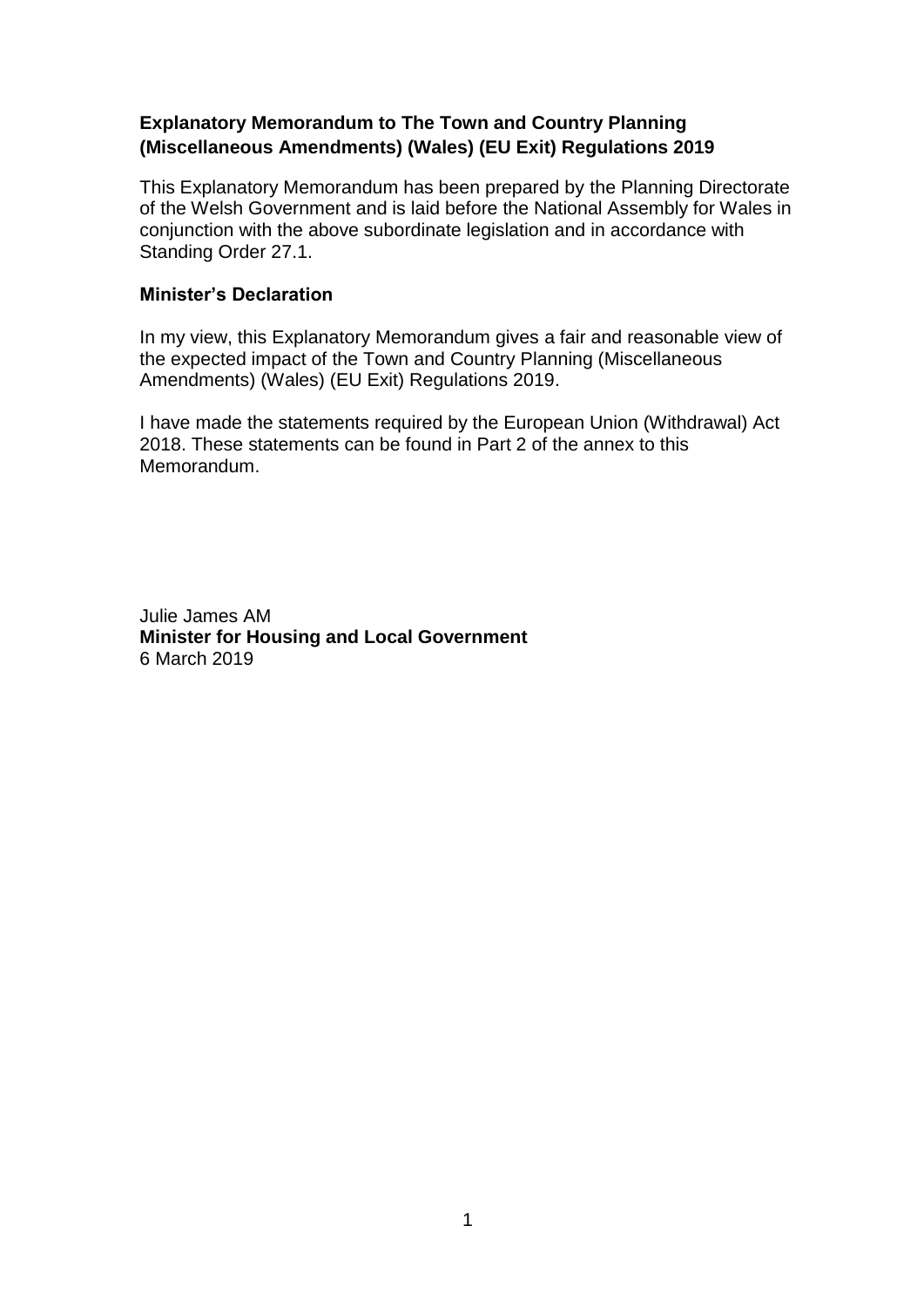# **PART 1**

# **1. Description**

- 1.1. This instrument makes amendments to four statutory instruments related to Town and Country Planning:
	- The Town and Country Planning (Control of Advertisements) Regulations 1992;
	- The Town and Country Planning (Local Development Plan) (Wales) Regulations 2005;
	- The Town and Country Planning (Development Management Procedure) (Wales) Order 2012; and
	- The Planning (Hazardous Substances) (Wales) Regulations 2015.
- 1.2. These amendments are to ensure that the statute book remains operable following the UK's exit from the EU and will address deficiencies in domestic legislation arising from EU Exit.
- 1.3. This instrument comes into force on "exit day", which section 20(1) of the European Union (Withdrawal) Act 2018 defines as 29 March 2019 at 11.00pm.

### **2. Matters of special interest to the Constitutional and Legislative Affairs Committee**

- 2.1 This instrument is being made using the power conferred by paragraph 1(1) of Schedule 2 and paragraph 21 of Schedule 7 to the European Union (Withdrawal) Act 2018 ("the 2018 Act").
- 2.2 As set out in the Ministerial statement in Annex 2 of this Explanatory Memorandum it is proposed that the instrument be subject to the negative procedure. The instrument makes minor and technical changes and as such should be subject to annulment.
- 2.3 The CLA Committee considered a draft of these regulations on 18 February 2019, and agreed that the negative procedure is appropriate for these regulations. A copy of the published CLA report can be accessed via the following link: [http://www.assembly.wales/laid%20documents/cr-ld12192/cr-ld12192](http://www.assembly.wales/laid%20documents/cr-ld12192/cr-ld12192-e.pdf) [e.pdf](http://www.assembly.wales/laid%20documents/cr-ld12192/cr-ld12192-e.pdf)

# **3. Legislative background**

3.1 This instrument is being made using the power conferred by paragraph 1(1) of Schedule 2 and paragraph 21 of Schedule 7 to the 2018 Act in order to address failures of retained EU law to operate effectively or other deficiencies arising from the withdrawal of the United Kingdom from the European Union. In accordance with the requirements of that Act the Minister has made the relevant statements as detailed in Part 2 of the Annex to this Explanatory Memorandum.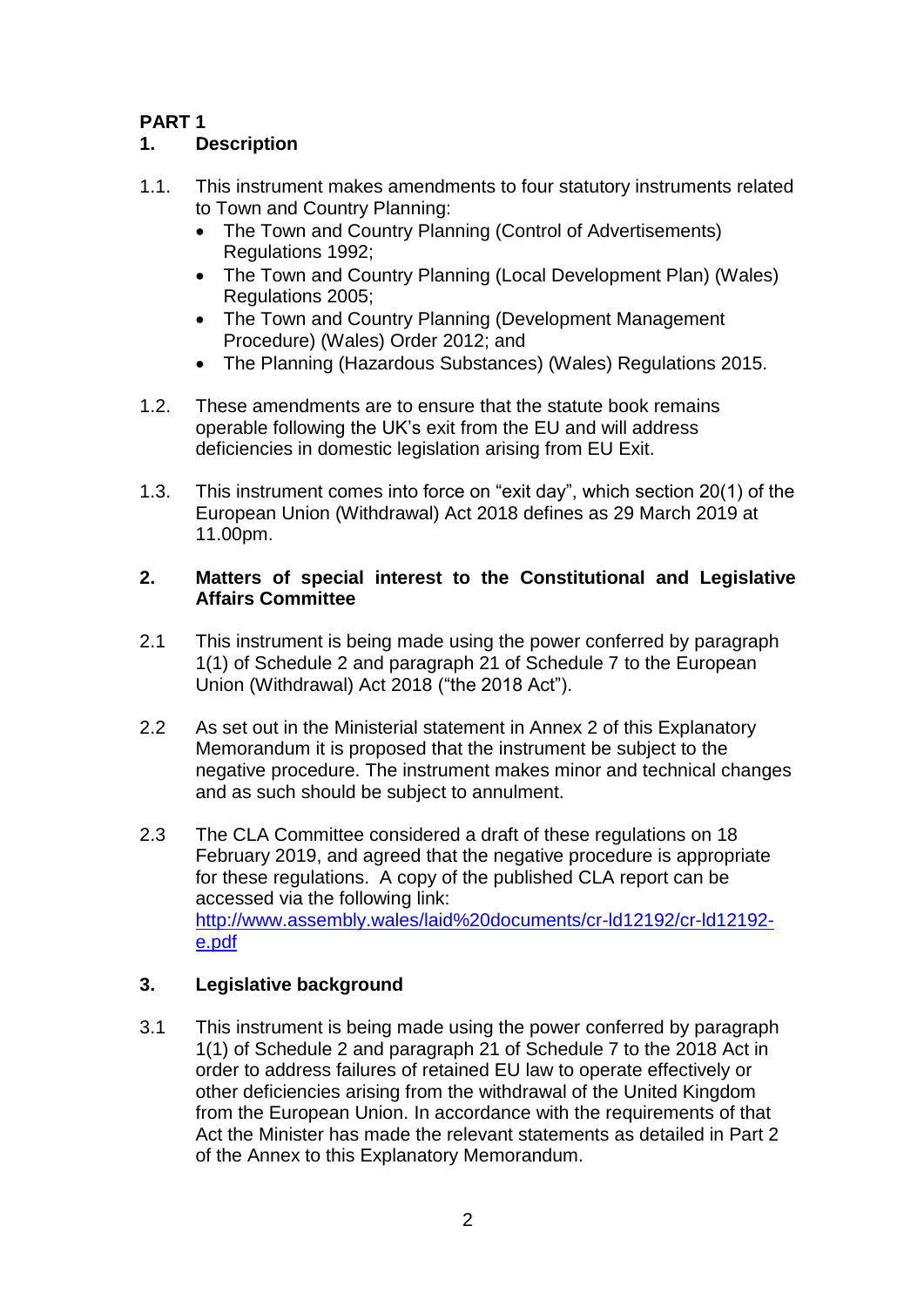### **4. Purpose and intended effect of the legislation**

#### *What did any relevant EU law do before exit day?*

- 4.1 Directive 1995/18/EC on the licensing of railway undertakings (as amended by Directive 2001/13/EC and Directive 2004/49/EC) and Directive 2012/34/EU of the European Parliament and of the Council establishing a single European railway area (recast). The Railway (Licensing of Railway Undertakings) Regulations 2005 ("the 2005 Regulations") transposed these directives into domestic law. The main effect of the 2005 Regulations was to create the "European licence". Any operator established in Great Britain could be granted a European licence, subject to the Office of Railway Regulation being satisfied that the applicant met certain conditions regarding their professional competence, financial fitness and insurance cover. Once granted, the licence was valid for the holder to provide train services in any EEA Member State. This was within the context of a long term European programme to establish a "single European Railway Area" within which train operators would have equal access to infrastructure and competition, and be subject to common safety and operating rules. The Directives mentioned above were introduced for this purpose.
- 4.2 Directive 2012/18/EU of the European Parliament and of the Council of 4 July 2012 on the control of major-accident hazards involving dangerous substances, amending and subsequently repealing Council Directive 96/82/EC seeks to prevent major accidents involving chemical storage and to limit their consequences for human health and the environment. The Directive, commonly known as the Seveso Directive has three strands, the first of which is to ensure on site safety controls are in place to prevent major accidents occurring. The second aspect of the Directive is to ensure emergency plans are prepared to respond to accidents if they happen. Thirdly, the Directive requires member states to use its land use planning policies and controls to keep development sufficiently away from establishments, so if an accident were to occur, the deaths, injuries, damage to buildings and to the environment are minimised. This third strand is a devolved matter which is transposed by a number of town and country planning statutory instruments.
- 4.3 Directive 2011/92/EU of the European Parliament and of the Council of 13 December 2011 on the assessment of the effects of certain public and private projects on the environment (the "EIA Directive"), as amended by Directive 2014/52/EU, applies to a wide range of public and private projects, which are listed in Annexes I and II of the Directive. The EIA Directive sets out a formal process intended to ensure decisions on large, complex projects are taken with the full knowledge of their possible environmental effects. Those projects which fall within a project category in Annex 1 to the EIA Directive automatically require Environmental Impact Assessment (EIA). Whether projects listed in Annex 2 require EIA is dealt with on a case by case basis. This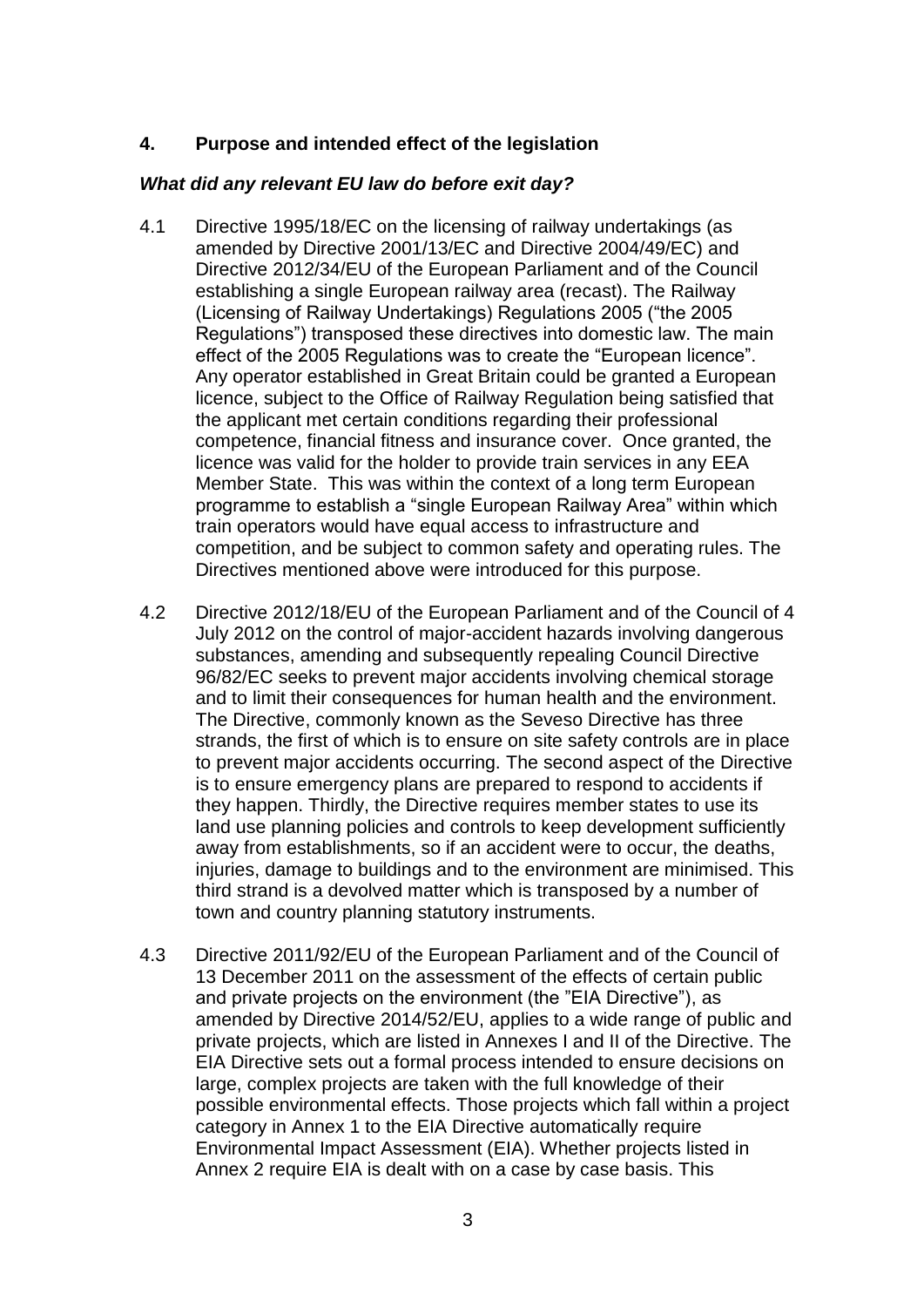screening process considers whether the project is likely to have significant effects on the environment and if so, it must be subject to EIA. The EIA Directive is transposed by separate regulations for each sector. Most EIAs in Wales are for projects consented through the town and country planning system.

# *Why is it being changed?*

4.4 This instrument uses powers conferred by the 2018 Act to make the necessary changes to the domestic legislation to ensure that the Welsh legislation relating to Town and Country Planning listed in paragraph 1.1 of this memorandum will continue to operate effectively after the UK has left the EU.

### The Town and Country Planning (Control of Advertisements) Regulations 1992

4.5 The Town and Country Planning (Control of Advertisements) Regulations 1992 ("the 1992 Regulations") grants a 'statutory undertaker' deemed consent to display advertisements wholly for the purpose of announcement or direction in relation to any its functions. The definition of a 'statutory undertaker' set out in the 1992 Regulations includes persons who hold a licence to operate railway assets and includes a holder of a 'European Licence'. The definition of "statutory undertaker" in regulation 2(1) of the 1992 is amended in so far as it applies to railway operators. The amendment replaces the term "European Licence" with the term "railway undertaking licence" and removes redundant references to the EU.

This amendment is made in consequence of changes made by The Railway (Licensing of Railway Undertakings) (Amendment etc) (EU Exit) Regulations 2019 ("The 2019 Regulations") to the 2005 Regulations. The 2019 Regulations are an affirmative instrument which was laid before Parliament on 28th January 2019; they have not yet been made. The amendments rely on the draft as laid on that date.

4.7 The Town and Country Planning (Miscellaneous Amendments) (Wales) (EU Exit) Regulations 2019 also contain a transitional provision. For the period of 2 years beginning with exit day, the reference in the Town and Country Planning (Control of Advertisements) regulations 1992 to a railway undertaking licence granted pursuant to the 2005 Regulations (found in the definition of "statutory undertaker") will include a reference to a relevant European licence.

### The Town and Country Planning (Local Development Plan) (Wales) Regulations 2005

4.8 Article 13 of the Seveso Directive (2012/18/EU) requires land use polices to include the objectives of preventing major accidents and limiting the consequences of such accidents for human health and the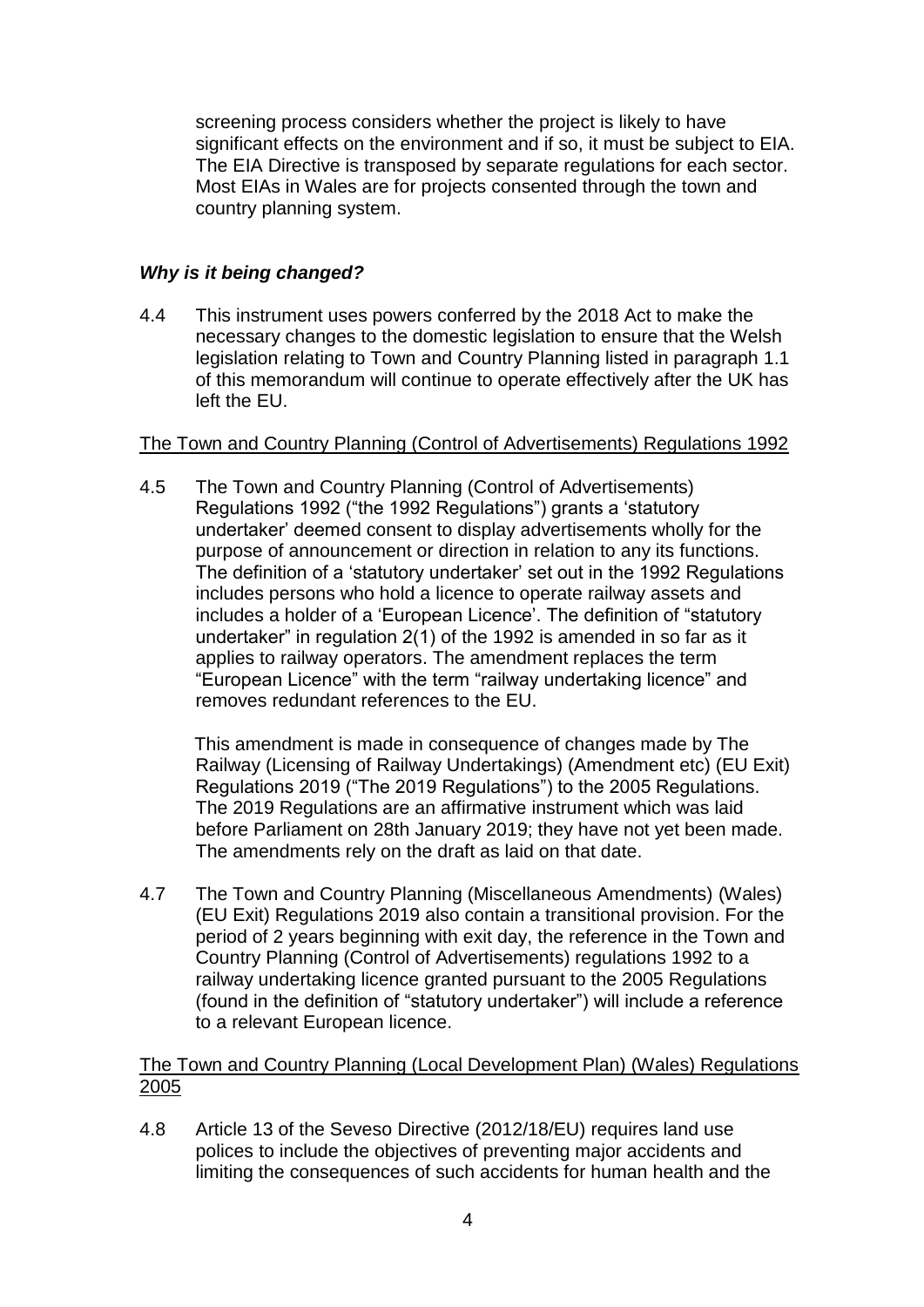environment. In Wales, Local Development Plans are required to include such objectives by Regulation 13 of The Town and Country Planning (Local Development Plan) (Wales) Regulations 2005. Regulation 13(c) refers to controls described in Article 13 of the Directive, which duplicates the requirements of the paragraph, so the draft regulation omits this clause. Regulation 13(d) refers to technical measures set out in Article 5 of the Directive. The draft regulations substitute the reference to duties in Article 5 of the Seveso Directive to those set out in Regulation 5 of the Control of Major Accident Hazards Regulations 2015/583 stating clearly what is expected to be included within Local Development Plan policies, ensuring the clause remains operable.

#### The Town and Country Planning (Development Management Procedure) (Wales) Order 2012

4.9 The Seveso Directive also applies to the development management stage of the planning system. In Schedule 4 of The Town and Country Planning (Development Management Procedure) (Wales) Order 2012 is a list of statutory consultees to be informed of certain planning applications if they contain specified development characteristics. Paragraph (w) specifies developments which either include establishments storing hazardous substances or developments proposed in the vicinity of such establishments. It refers to Article 11 of Directive 2012/18/EU to describe establishments undergoing modification where the level of risk is increased. To ensure ongoing operability, this is amended to refer to the Control of Major Accident Hazards Regulations 2015 ("the COMAH Regulations"), which specifically transposes the Article and provides a clear definition of the developments to be notified to the statutory consultees. Similarly in the interpretation for this paragraph, definitions in the Regulations refer to the COMAH Regulations rather than the Directive.

#### The Planning (Hazardous Substances) (Wales) Regulations 2015

4.10 The 2015 Regulations set out the requirements for the operators of establishments to obtain consent before storing hazardous substances. They contain a number of references to the Seveso Directive which need to be amended to remain operable, particularly in respect of cases where transboundary consultation is being undertaken. The amending regulations provide that national and transboundary environmental impact assessments have the meaning in any retained EU law which implements the EIA Directive. The effect of this is that the definition of these terms depend on retained EU law, rather than the EIA Directive itself. References to consultations between Member States in accordance with Article 14(3) of the Directive is amended to refer to consultations between countries which the COMAH competent authority is required to undertake as per Regulation 20 of the COMAH Regulations (as amended by the Health and Safety (Amendment) (EU Exit) Regulations 2018/1370).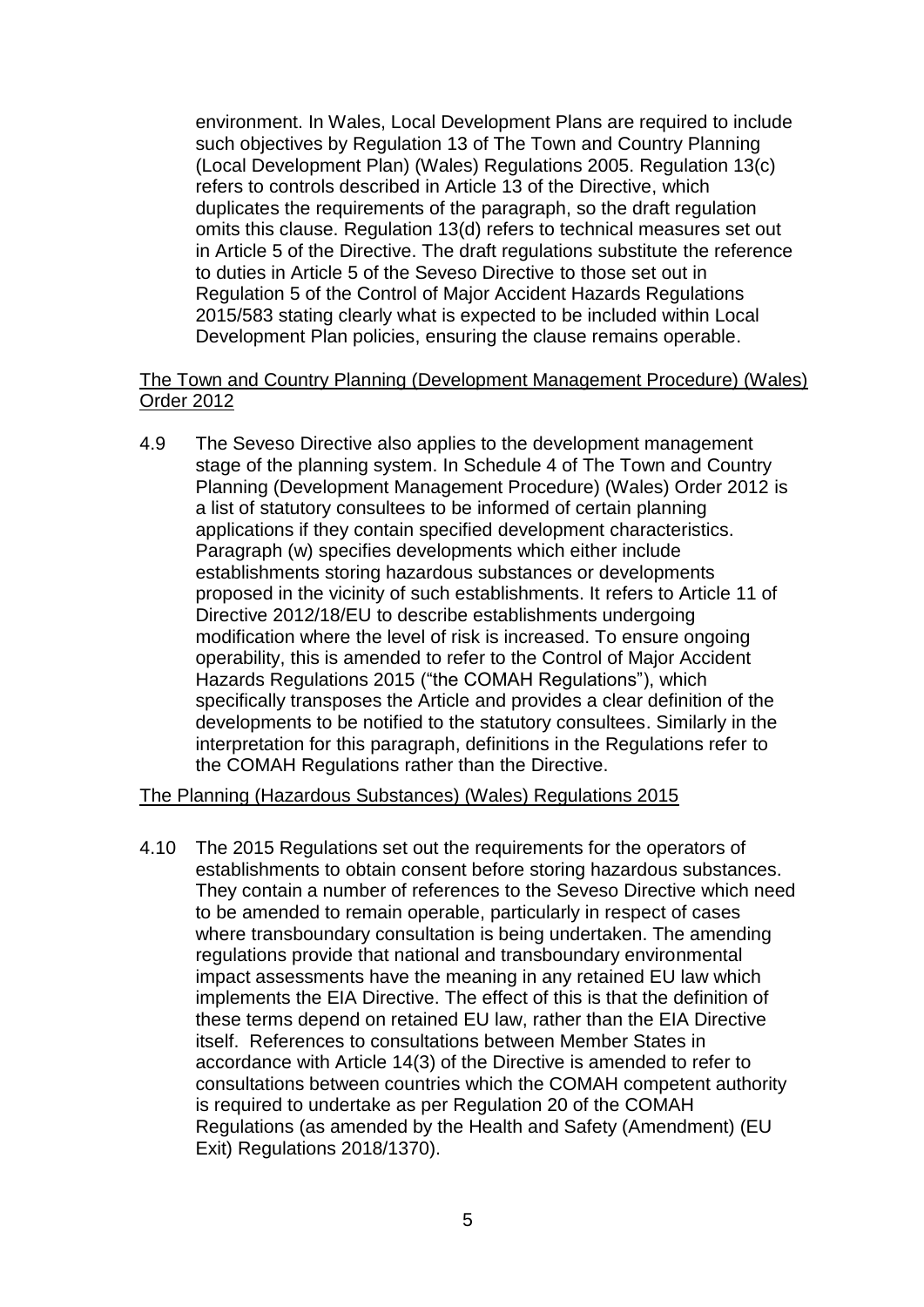They also contain a number of references to the EIA Directive as the required assessment process before consent is granted is similar, both in terms of process and purpose. The references to the EIA Directive are glossed so that any references to that Directive in the 2015 Regulations refer to that Directive as it had effect immediately before Exit Day. This will mean that the 2015 Regs will continue to work based on the version of the Directive that is in force on Exit Day, but will not take into account any future amendments to that Directive.

4.11 The deficiencies which are subject to correction do not constitute policy changes – they are minor, technical amendments to ensure the legislation is operable once the UK leaves the EU through amending and removing legislative references that will become defunct.

#### *What will it now do?*

4.12 The instrument will address deficiencies in domestic legislation arising from the withdrawal of the UK from the EU, and ensures that advertisement consent and land use planning for hazardous substances continue to operate on EU exit to protect public health and the environment.

#### **5. Consultation**

5.1 No public consultation was undertaken. The purpose of the instrument is solely to enable the current legislative and policy framework to remain operable by the withdrawal of the United Kingdom from the European Union.

#### **6. Regulatory Impact Assessment (RIA)**

6.1 An RIA has not been conducted as these are minor technical changes necessary as a result of the UK's withdrawal from the EU. A public consultation was not required because no policy changes are being made via this statutory instrument. As this instrument relates to maintaining existing legislation after EU Exit there is no, or no significant, impact on business, charities or voluntary bodies. There is no, or no significant, impact on the public sector.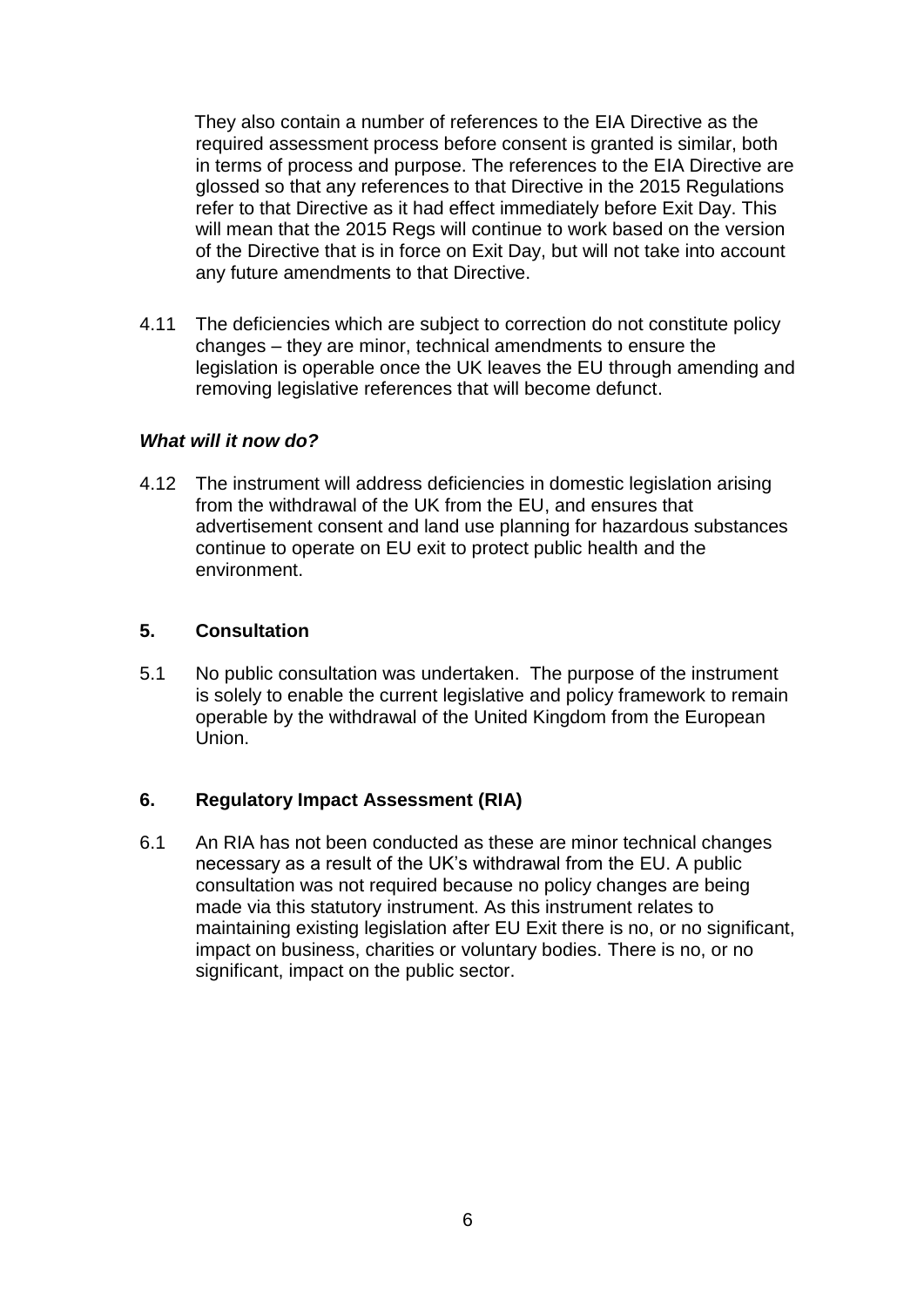# **Annex Statements under the European Union (Withdrawal) Act 2018**

# **Part 1**

# Table of Statements under the 2018 Act

This table sets out the statements that may be required of the Welsh Ministers under the 2018 Act. The table also sets out those statements that may be required of Ministers of the Crown under the 2018 Act, which the Welsh Ministers have committed to also provide when required. The required statements can be found in Part 2 of this annex.

| <b>Statement</b>     | Where the<br>requirement sits                                                                                                                           | To whom it applies                                                                                                                                                                                                                                            | What it requires                                                                                                                                                                                                  |
|----------------------|---------------------------------------------------------------------------------------------------------------------------------------------------------|---------------------------------------------------------------------------------------------------------------------------------------------------------------------------------------------------------------------------------------------------------------|-------------------------------------------------------------------------------------------------------------------------------------------------------------------------------------------------------------------|
| Sifting              | Paragraphs 3(7)<br>and 4(3), Schedule<br>7<br>Paragraph 3(7)<br>(anticipated to be<br>a requirement on<br><b>Welsh Ministers in</b><br>Standing Orders) | The Welsh Ministers<br>exercising powers in<br>Part 1 of Schedule 2<br>to make a Negative SI<br>Paragraph 3(7)<br>applies to Ministers of<br>the Crown, but Welsh<br>Ministers have<br>committed to make<br>the same statement                                | A statement to explain why the<br>instrument should be subject to<br>the negative procedure and, if<br>applicable, why they disagree<br>with the recommendation of the<br>CLA Committee (as sifting<br>committee) |
| Appropriate-<br>ness | Sub-paragraph (2)<br>of paragraph 28,<br>Schedule 7                                                                                                     | Applies to Ministers of<br>the Crown exercising<br>powers in sections<br>$8(1)$ , 9 and 23(1) or<br>jointly exercising<br>powers in Schedule 2.<br>Welsh Ministers have<br>committed to make<br>the same statement<br>when exercising<br>powers in Schedule 2 | A statement that the SI does no<br>more than is appropriate.                                                                                                                                                      |
| Good<br>Reasons      | Sub-paragraph (3)<br>of paragraph 28,<br>Schedule 7                                                                                                     | Applies to Ministers of<br>the Crown exercising<br>powers in sections<br>$8(1)$ , 9 and 23(1) or<br>jointly exercising<br>powers in Schedule 2.<br>Welsh Ministers have                                                                                       | A statement to explain the<br>good reasons for making the<br>instrument and that what is<br>being done is a reasonable<br>course of action.                                                                       |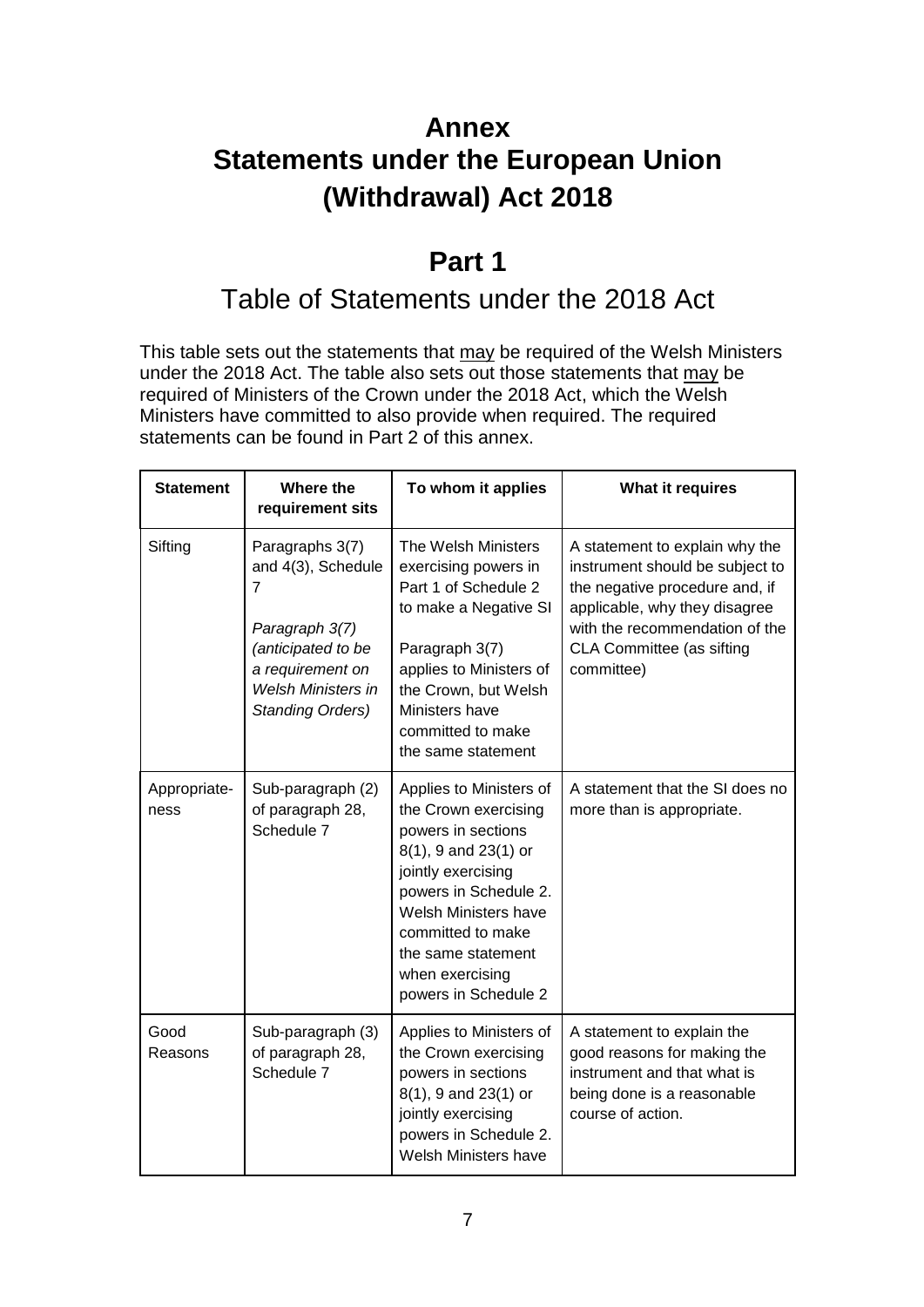|                      |                                                                     | committed to make<br>the same statement<br>when exercising<br>powers in Schedule 2                                                                                                                                                                         |                                                                                                                                                                                                                                                                                                                                              |
|----------------------|---------------------------------------------------------------------|------------------------------------------------------------------------------------------------------------------------------------------------------------------------------------------------------------------------------------------------------------|----------------------------------------------------------------------------------------------------------------------------------------------------------------------------------------------------------------------------------------------------------------------------------------------------------------------------------------------|
| <b>Equalities</b>    | Sub-paragraphs<br>$(4)$ and $(5)$ of<br>paragraph 28,<br>Schedule 7 | Applies to Ministers of<br>the Crown exercising<br>powers in sections<br>8(1), 9 and 23(1) or<br>jointly exercising<br>powers in Schedule 2.<br>Welsh Ministers have<br>committed to make<br>the same statement<br>when exercising<br>powers in Schedule 2 | A statement to explain what, if<br>any, amendment, repeals or<br>revocations are being made to<br>the Equalities Acts 2006 and<br>2010 and legislation made<br>under them.<br>A statement that the Minister<br>has had due regard to the need<br>to eliminate discrimination and<br>other conduct prohibited under<br>the Equality Act 2010. |
| Explanation<br>s     | Sub-paragraph (6)<br>of paragraph 28,<br>Schedule 7                 | Applies to Ministers of<br>the Crown exercising<br>powers in sections<br>8(1), 9 and 23(1) or<br>jointly exercising<br>powers in Schedule 2.<br>Welsh Ministers have<br>committed to make<br>the same statement<br>when exercising<br>powers in Schedule 2 | A statement to explain the<br>instrument, identify the relevant<br>law before exit day, explain the<br>instrument's effect on retained<br>EU law and give information<br>about the purpose of the<br>instrument, e.g. whether minor<br>or technical changes only are<br>intended to the EU retained<br>law.                                  |
| Criminal<br>offences | Sub-paragraphs<br>$(3)$ and $(7)$ of<br>paragraph 28,<br>Schedule 7 | Applies to Ministers of<br>the Crown exercising<br>powers in sections<br>8(1), 9 and 23(1) or<br>jointly exercising<br>powers in Schedule 2.<br>Welsh Ministers have<br>committed to make<br>the same statement<br>when exercising<br>powers in Schedule 2 | A statement setting out the<br>'good reasons' for creating a<br>criminal offence, and the<br>penalty attached.                                                                                                                                                                                                                               |
| Sub-<br>delegation   | Paragraph 30,<br>Schedule 7                                         | Applies to Ministers of<br>the Crown exercising<br>powers in sections<br>8(1), 9 and paragraph<br>1 of Schedule 4 to<br>create a legislative<br>power exercisable not<br>by a Minister of the<br>Crown or a Devolved<br>Authority.                         | A statement to explain why it is<br>appropriate to create such a<br>sub-delegated power.                                                                                                                                                                                                                                                     |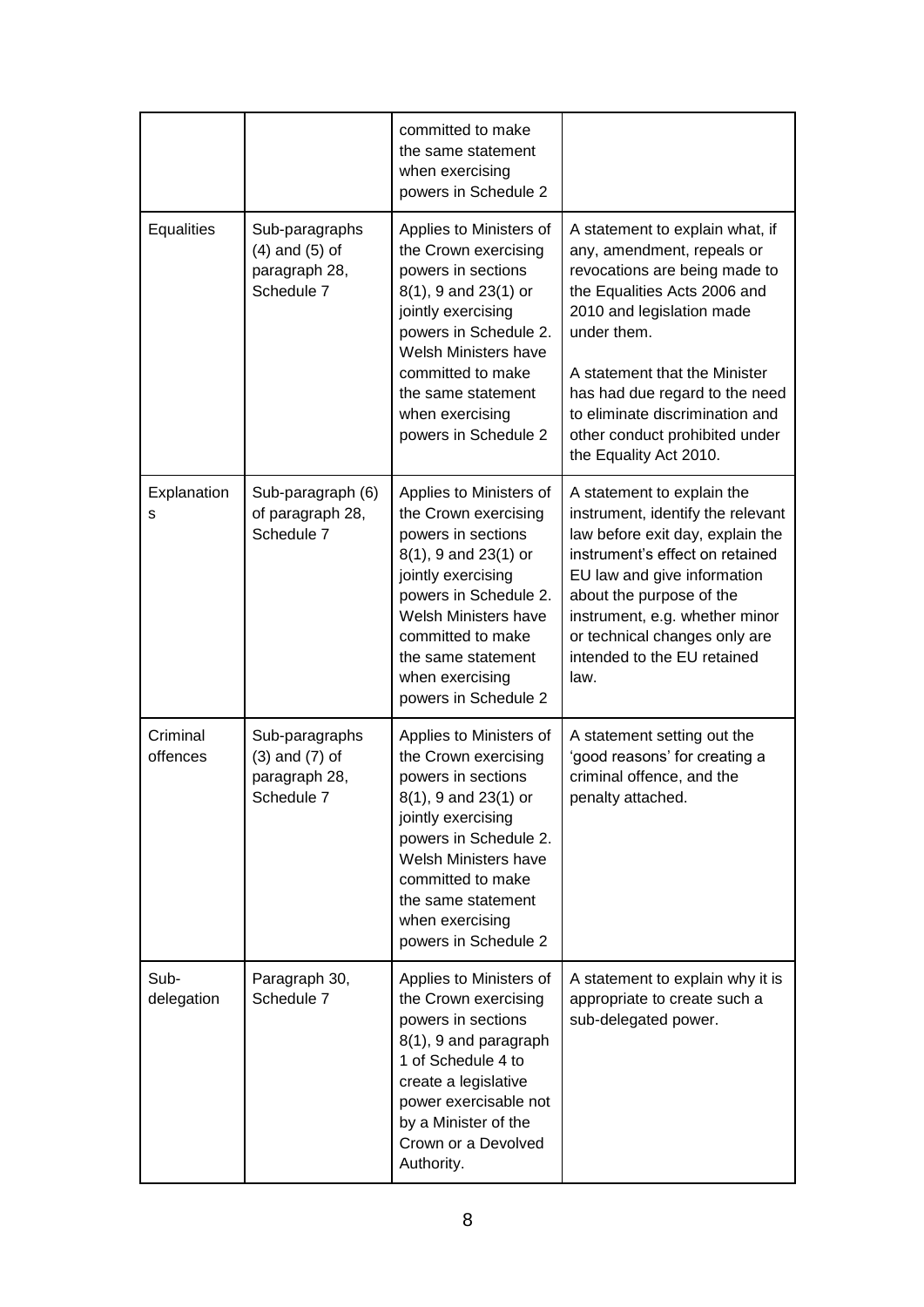|         |                                                                 | Welsh Ministers have<br>committed to make<br>the same statement<br>when exercising<br>powers in Schedule 2<br>or paragraph 1 of<br>Schedule 4 to create<br>a legislative power<br>exercisable not by a<br>Minister of the Crown<br>or a Devolved<br>Authority |                                                                                                                                                                      |
|---------|-----------------------------------------------------------------|---------------------------------------------------------------------------------------------------------------------------------------------------------------------------------------------------------------------------------------------------------------|----------------------------------------------------------------------------------------------------------------------------------------------------------------------|
| Urgency | Sub-paragraph (2)<br>and $(8)$ of<br>paragraph 7,<br>Schedule 7 | <b>Welsh Ministers</b><br>exercising powers in<br>Part 1 of Schedule 2<br>but using the urgent<br>procedure in<br>paragraph 7 of<br>Schedule 7                                                                                                                | A statement that the Welsh<br>Ministers are of the opinion that<br>it is necessary to make the SI<br>using the urgent procedure and<br>the reasons for that opinion. |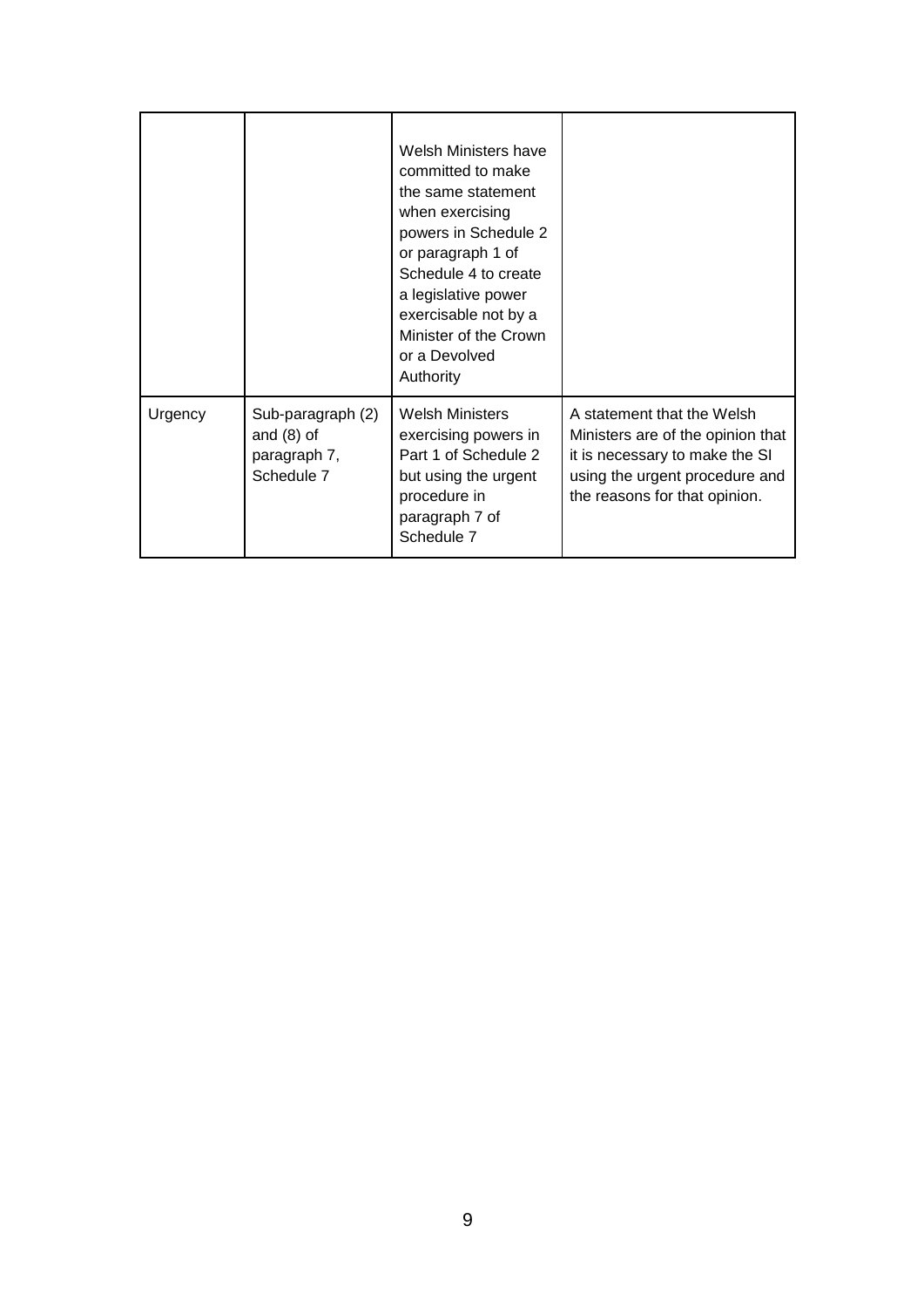# **Part 2**

# Statements required when using enabling powers under the European Union (Withdrawal) 2018 Act

# **1. Sifting statement(s)**

The Minister for Housing and Local Government, Julie James, has made the following statement regarding use of legislative powers in the European Union (Withdrawal) Act 2018:

"In my view The Town and Country Planning (Miscellaneous Amendments) (Wales) (EU Exit) Regulations 2019 should be subject to annulment in pursuance of a resolution of the National Assembly for Wales (i.e. the negative procedure)". This is the case because the changes being made are technical in nature and make no substantive changes to how The Town and Country Planning (Control of Advertisements) Regulations 1992, The Town and Country Planning (Local Development Plan) (Wales) Regulations 2005, The Town and Country Planning (Development Management Procedure) (Wales) Order 2012 and The Planning (Hazardous Substances) (Wales) Regulations 2015 operate.

# **2. Appropriateness statement**

The Minister for Housing and Local Government, Julie James, has made the following statement regarding use of legislative powers in the European Union (Withdrawal) Act 2018:

"In my view The Town and Country Planning (Miscellaneous Amendments) (Wales) (EU Exit) Regulations 2019 do no more than is appropriate. This is the case because all the changes being made are solely in order to address deficiencies arising from EU exit."

# **3. Good reasons**

The Minister for Housing and Local Government, Julie James, has made the following statement regarding use of legislative powers in the European Union (Withdrawal) Act 2018:

"In my view there are good reasons for the provisions in this instrument, and I have concluded they are a reasonable course of action". This is because the provisions ensure that protections provided by The Town and Country Planning (Control of Advertisements) Regulations 1992, The Town and Country Planning (Local Development Plan) (Wales) Regulations 2005, The Town and Country Planning (Development Management Procedure) (Wales) Order 2012 and The Planning (Hazardous Substances) (Wales) Regulations 2015 continue to be operable after the UK leaves the European Union.